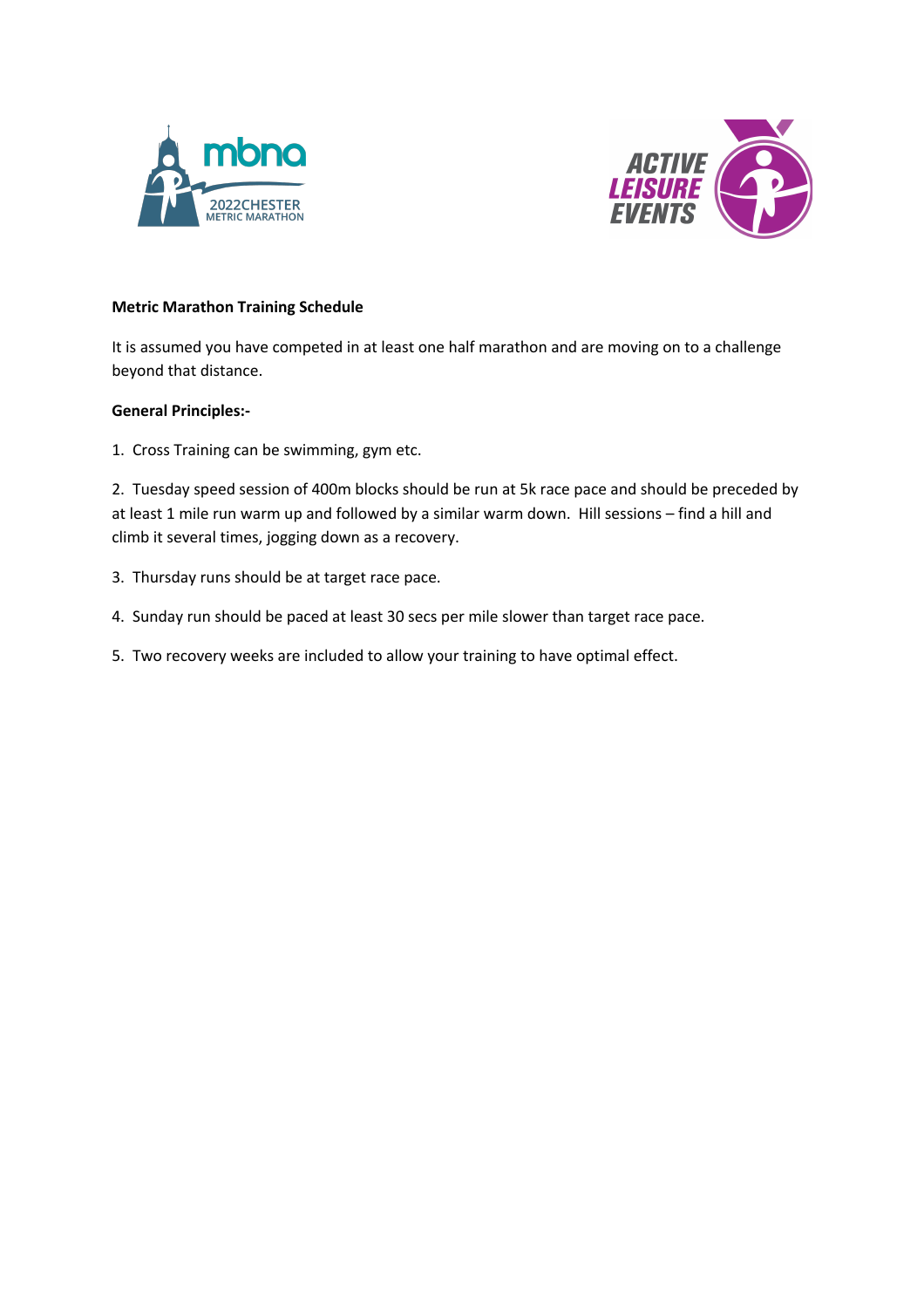| Week             |      | Monday Tuesday   | Wednesday Thursday |                   | Friday | Saturday     | <b>Sunday</b>       |
|------------------|------|------------------|--------------------|-------------------|--------|--------------|---------------------|
| <b>Beginning</b> |      |                  |                    |                   |        |              |                     |
| 30 May           |      |                  |                    |                   |        |              | 6 miles             |
|                  |      |                  |                    |                   |        |              | <b>Training Run</b> |
| 6 June           | Rest | 4 x 400          | Cross              | 4 miles (RP) Rest |        | 4 miles easy | 7 miles             |
|                  |      |                  | Training           |                   |        |              | Webinar             |
| 13 June          | Rest | $35 \text{ min}$ | Cross              | 4 miles (RP) Rest |        | 4 miles easy | 8 miles             |
|                  |      | hard             | Training           |                   |        |              |                     |
| 20 June          | Rest | 5 x 400          | Cross              | 5 miles (RP) Rest |        | Parkrun      | 9 miles             |
|                  |      |                  | Training           |                   |        |              |                     |
| 27 June          | Rest | $35 \text{ min}$ | Cross              | 4 miles (RP) Rest |        | 3 miles easy | 8 miles             |
| (Recovery)       |      | hard             | Training           |                   |        |              | <b>Training Run</b> |
|                  |      |                  |                    |                   |        |              |                     |
| 4 July           | Rest | 6 x 400          | Cross<br>Training  | 5 miles (RP) Rest |        | 4 miles easy | 10 miles            |
| $11$ July        | Rest | 45 min           | Cross              | 5 miles (RP) Rest |        | 5 miles easy | 11 miles            |
|                  |      | hills            | Training           |                   |        |              |                     |
| 18 July          | Rest | 6 x 400          | Cross              | 5 miles (RP) Rest |        | 5 miles easy | 10K race            |
|                  |      |                  | Training           |                   |        |              |                     |
| 25 July          | Rest | $30 \text{ min}$ | Cross              | 5 miles (RP) Rest |        | Parkrun      | 11 miles            |
|                  |      | hills            | Training           |                   |        |              |                     |
| 1 August         | Rest | 6 x 400          | Cross              | 4 miles (RP) Rest |        | 4 miles easy | 9 miles             |
| (recovery)       |      |                  | Training           |                   |        |              |                     |
| 8 August         | Rest | 45 min           | Cross              | 6 miles (RP) Rest |        | 6 miles easy | 12 miles            |
|                  |      | hills            | Training           |                   |        |              |                     |
|                  |      |                  |                    |                   |        |              | <b>Training Run</b> |
| 15 August        | Rest | 7 x 400          | Cross              | 6 miles (RP) Rest |        | 6 miles easy | 13 miles            |
|                  |      |                  | Training           |                   |        |              |                     |
| 22 August        | Rest | 45 min           | Cross              | 6 miles (RP) Rest |        | 6 miles easy | 14 miles            |
|                  |      | hard             | Training           |                   |        |              |                     |
|                  |      |                  |                    |                   |        |              |                     |